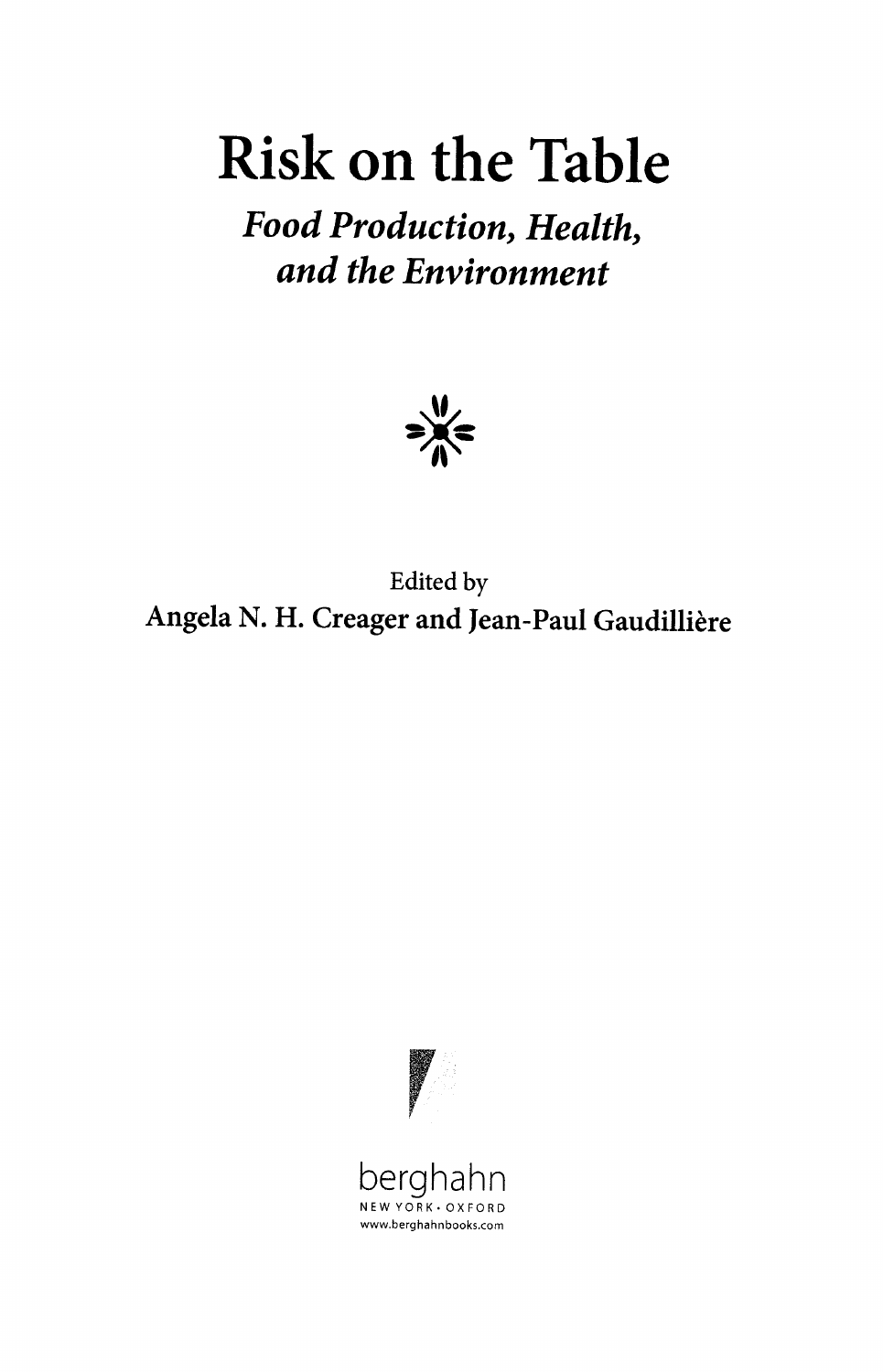

## $\frac{d}{dx}$ <br>Contents

| List of Figures and Tables                                     | vii |
|----------------------------------------------------------------|-----|
| Acknowledgments                                                | ix  |
| List of Abbreviations                                          | X   |
| Introduction<br>Angela N. H. Creager and Jean-Paul Gaudillière |     |

## PART I. OBJECTIFYING DANGERS

| Chapter 1. Salad Days: The Science and Medicine of Bad Greens,<br>1870-2000<br>Anne Hardy                                  | 29  |
|----------------------------------------------------------------------------------------------------------------------------|-----|
| Chapter 2. Radioactive Diet: Food, Metabolism, and<br>the Environment, ca. 1960<br>Soraya de Chadarevian                   | 55  |
| Chapter 3. Poison and Cancer: The Politics of Food Carcinogens<br>in 1950s West Germany<br>Heiko Stoff                     | 79  |
| Chapter 4. "EAT. DIE." The Domestication of Carcinogens<br>in the 1980s<br>Angela N. H. Creager                            | 105 |
| Chapter 5. Risk on the Negotiating Table: Malnutrition,<br>Mold Toxicity, and Postcolonial Development<br>Lucas M. Mueller | 138 |